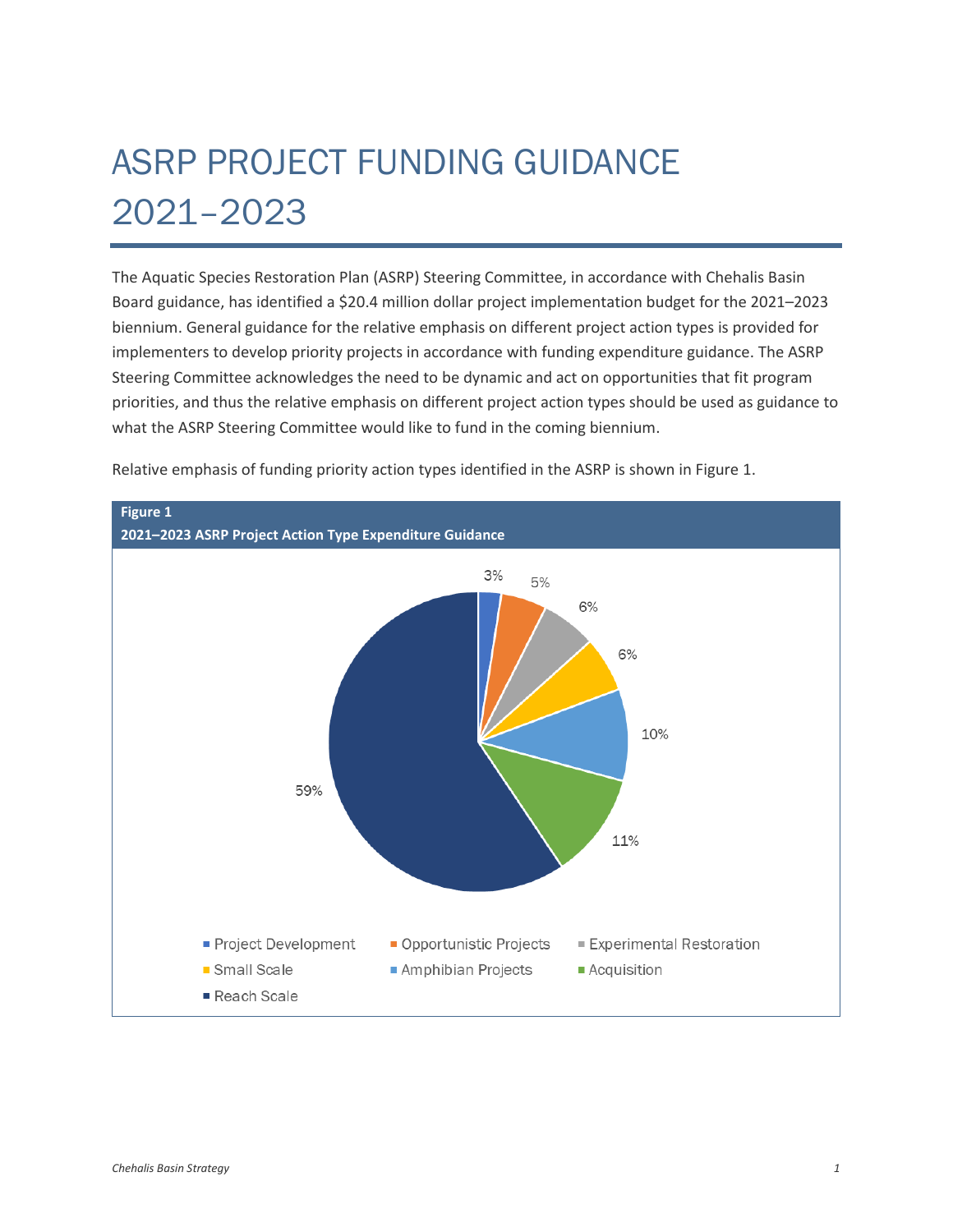As part of the project budget, the ASRP Steering Committee is setting aside approximately 5% of the available project dollars for opportunistic projects. For 2021–2023, the opportunistic project funding total is \$1,000,000. For eligibility guidelines, see *ASRP Opportunistic Funding Guidance 2021–2023*.

Table 1 describes ASRP Steering Committee guidance in more detail and aligns desired project action types with priority project locations. For more information on priority project locations, see *ASRP Project Science Guidance*.

## **Table 1**

| 2021-2023 ASRP Project Type Expenditure Guidance Details |  |  |
|----------------------------------------------------------|--|--|

| <b>ACTION TYPE</b>                          | <b>SUB-ACTION TYPE</b>     | <b>TOTAL RELATIVE</b><br><b>EMPHASIS IN</b> | <b>EXAMPLE NUMBER</b><br><b>OF PROJECTS</b> | <b>PRIORITY PROJECT</b><br><b>LOCATIONS</b> |
|---------------------------------------------|----------------------------|---------------------------------------------|---------------------------------------------|---------------------------------------------|
|                                             |                            | <b>BUDGET</b>                               | <b>SUPPORTED</b>                            |                                             |
| <b>Small-Scale</b>                          | <b>Barrier Corrections</b> | \$1,100,000                                 | 3 to 5 projects                             | • Dry Run Creek                             |
| Projects                                    |                            |                                             |                                             | • Bingham Creek                             |
|                                             |                            |                                             |                                             | • Upper EF Satsop Mainstem                  |
|                                             |                            |                                             |                                             | • Cloquallum Creek                          |
|                                             |                            |                                             |                                             | · Middle Wynoochee Tribs                    |
|                                             | <b>Invasive Species</b>    | \$250,000                                   | TBD acres                                   | • Cloquallum Creek                          |
|                                             | Control and Riparian       |                                             |                                             | • Lower EF Satsop Mainstem                  |
|                                             | Plantings                  |                                             |                                             | Tidal<br>$\bullet$                          |
| <b>Reach-Scale</b>                          | Large River                | \$3,500,000                                 | 1 to 2 miles                                | • Lower Satsop Mainstem                     |
| Projects                                    | Medium River               | \$6,500,000                                 | 2 to 4 miles                                | · Lower Skookumchuck                        |
|                                             |                            |                                             |                                             | Mainstem                                    |
|                                             |                            |                                             |                                             | • Lower Newaukum                            |
|                                             |                            |                                             |                                             | Mainstem                                    |
|                                             |                            |                                             |                                             | • NF Newaukum Mainstem                      |
|                                             |                            |                                             |                                             | • SF Newaukum Mainstem                      |
|                                             | <b>Small River</b>         | \$2,000,000                                 | 2 to 3 miles                                | • Decker Creek                              |
| <b>Project Development</b>                  |                            | \$500,000                                   | 10 projects                                 | • Near-Term Priority GSUs                   |
| <b>Amphibian-Focused Projects</b>           |                            | \$1,500,000                                 | 4 projects                                  | • Beaver Creek                              |
|                                             |                            |                                             |                                             | $\bullet$ Rock Creek <sup>1</sup>           |
|                                             |                            |                                             |                                             | • Roger Creek <sup>1</sup>                  |
| <b>Acquisitions for Protection Priority</b> |                            | \$2,300,000                                 | 5 projects                                  | • Tidal Zone                                |
|                                             |                            |                                             |                                             | • Beaver Creek                              |
|                                             |                            |                                             |                                             | • Decker Creek                              |
|                                             |                            |                                             |                                             | • Dry Run Creek                             |
|                                             |                            |                                             |                                             | • Bingham Creek                             |
|                                             |                            |                                             |                                             | • Upper EF Satsop                           |
| <b>Experimental Restoration Techniques</b>  |                            | \$1,750,000                                 | 6 projects                                  | • Lower SF Chehalis                         |
|                                             |                            |                                             |                                             | • Upper SF Chehalis                         |
| <b>Opportunistic Projects</b>               |                            | \$1,000,000                                 | 2 to 4 projects                             | • Near-Term Priority GSUs                   |
|                                             | <b>TOTAL</b>               | \$20,400,000                                |                                             |                                             |